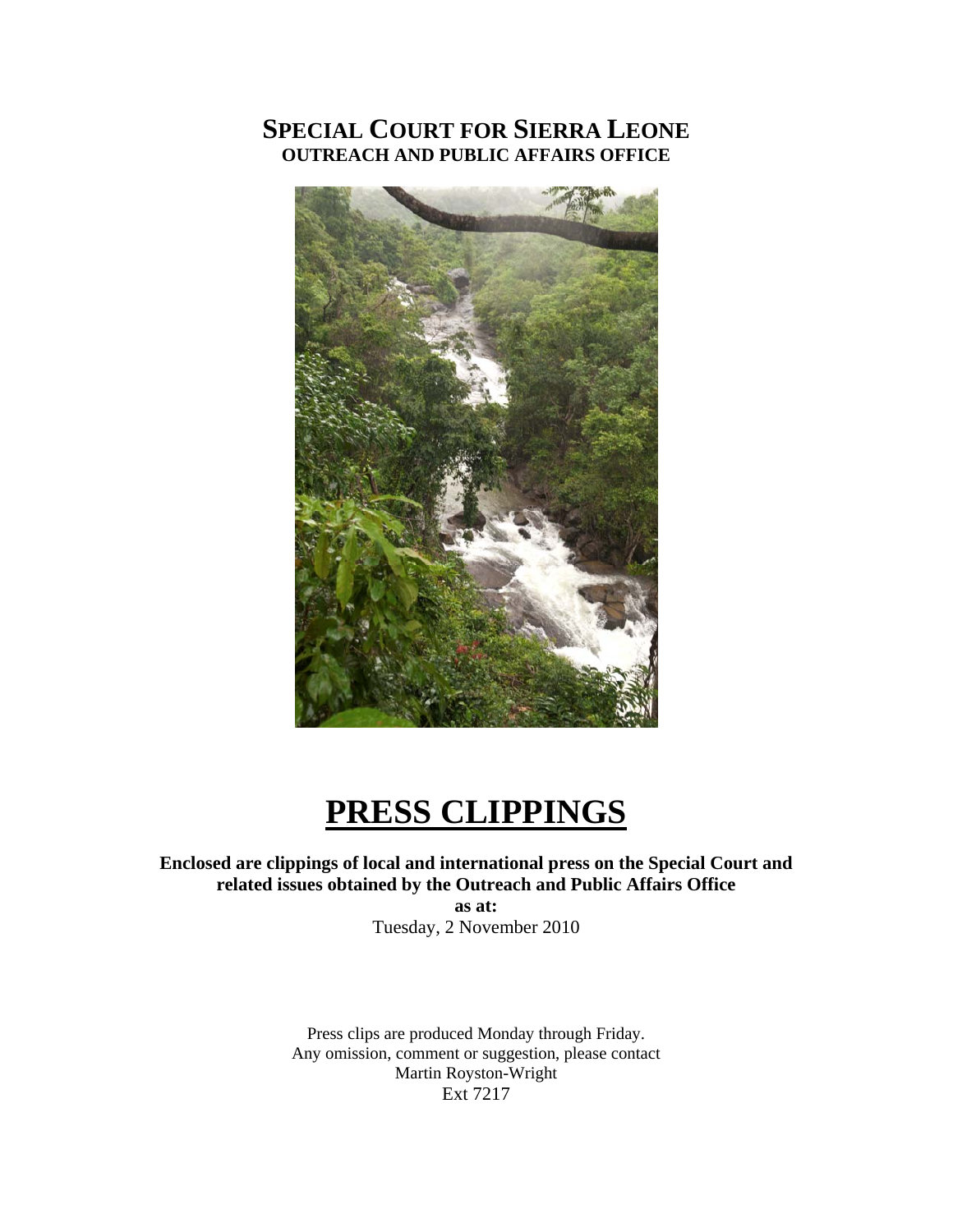| <b>International News</b>                                                                     |             |
|-----------------------------------------------------------------------------------------------|-------------|
| Accused in Rwandan Massacre Gets 30 Years / Agence France-Presse                              | Page 3      |
| Witness links Ndahimana in the Attack of Tutsi refugees / Hirondelle News Agency              | Page 4      |
| Intermediary Reappears, Gives All Evidence In Closed Session / The Lubanga Trial              | Pages 5-6   |
| Kenya Told ICC Judges no Visit Expected by Sudan President / Sudan Tribune                    | Pages 7-8   |
| The International Criminal Court and the "Black Hole" / Daily Planet                          | Pages 9-11  |
| ICC Questions for Security Chiefs Ready / The Standard                                        | Pages 12-13 |
| Journalist Discusses Human Rights, International Criminal Tribunals / University of Wisconsin | Page 14     |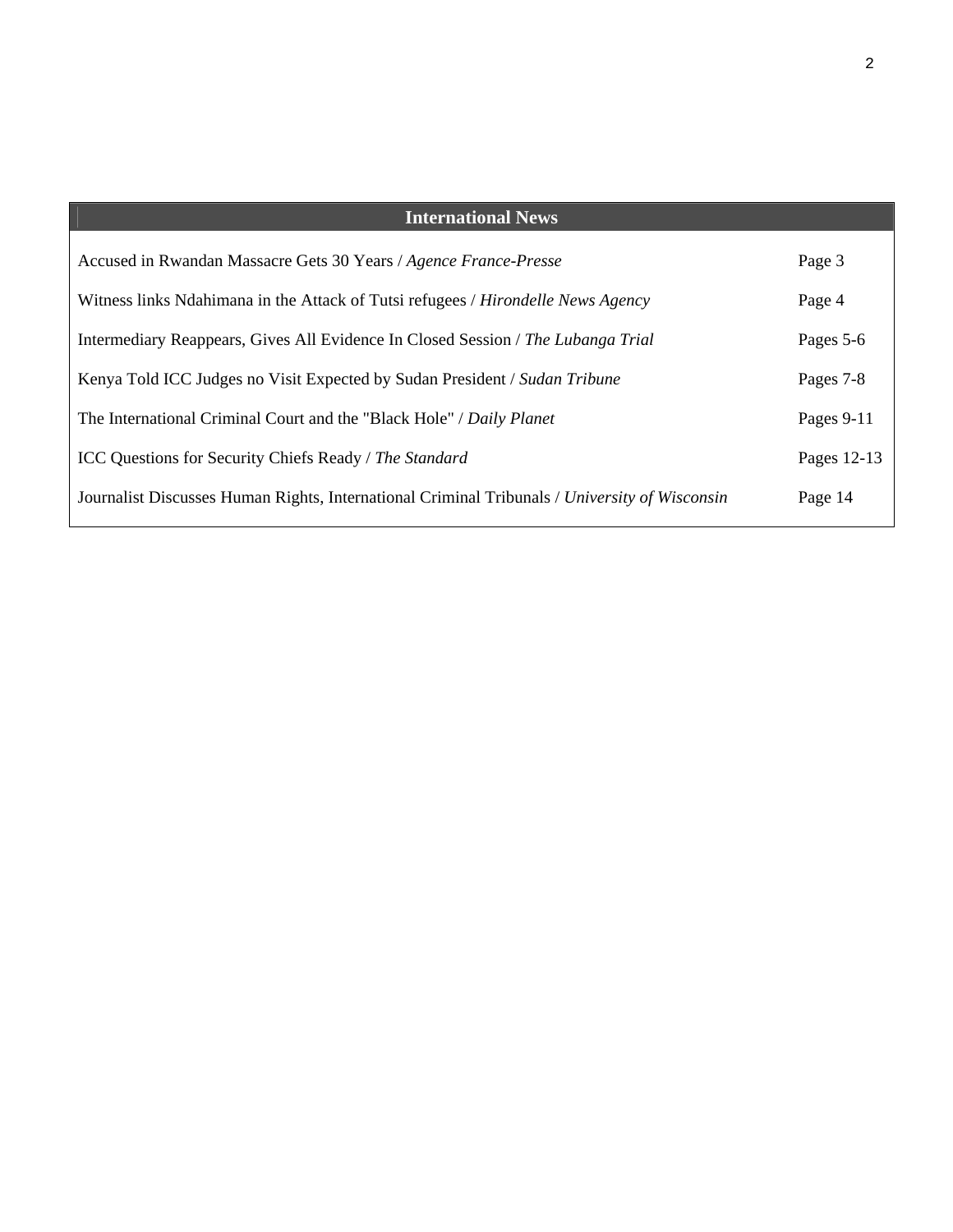# Agence France-Presse

Tuesday, 2 November 2010

### **Accused in Rwandan massacre gets 30 years**

ARUSHA, Tanzania - A UN war crimes tribunal sentenced a businessman to 30 years in prison yesterday for his role in bulldozing a Roman Catholic church in which about 2,000 ethnic Tutsis were killed during Rwanda's 1994 genocide.

"The chamber sentences Gaspard Kanyarukiga to a single sentence of 30 years in prison," Taghrid Hikmet, the presiding judge, said at the hearing of the International Criminal Tribunal for Rwanda (ICTR) in the Tanzanian town of Arusha.

Kanyarukiga, an ethnic Hutu, is the second person to be sentenced by the court for the massacre at the Notre Dame de la Visitation church in Nyange, Kivimu commune, on April 16, 1994, one of the most notorious episodes of the 100-day genocide.

The court found he announced at a meeting on the day of the massacre the church had to be demolished and he would have a new one built in its place.

About 2,000 Tutsi who had been encouraged to take shelter in the building were crushed under the rubble when bulldozers moved onto the site. Anyone who attempted to flee was hunted down and killed.

"It was sometimes a continuous shooting," a witness told the tribunal.

"We had surrounded the church to see whether a refugee could escape."

The judges found Kanyarukiga guilty of genocide and extermination on the grounds he was aware the destruction of the building would result in the death of the people inside it.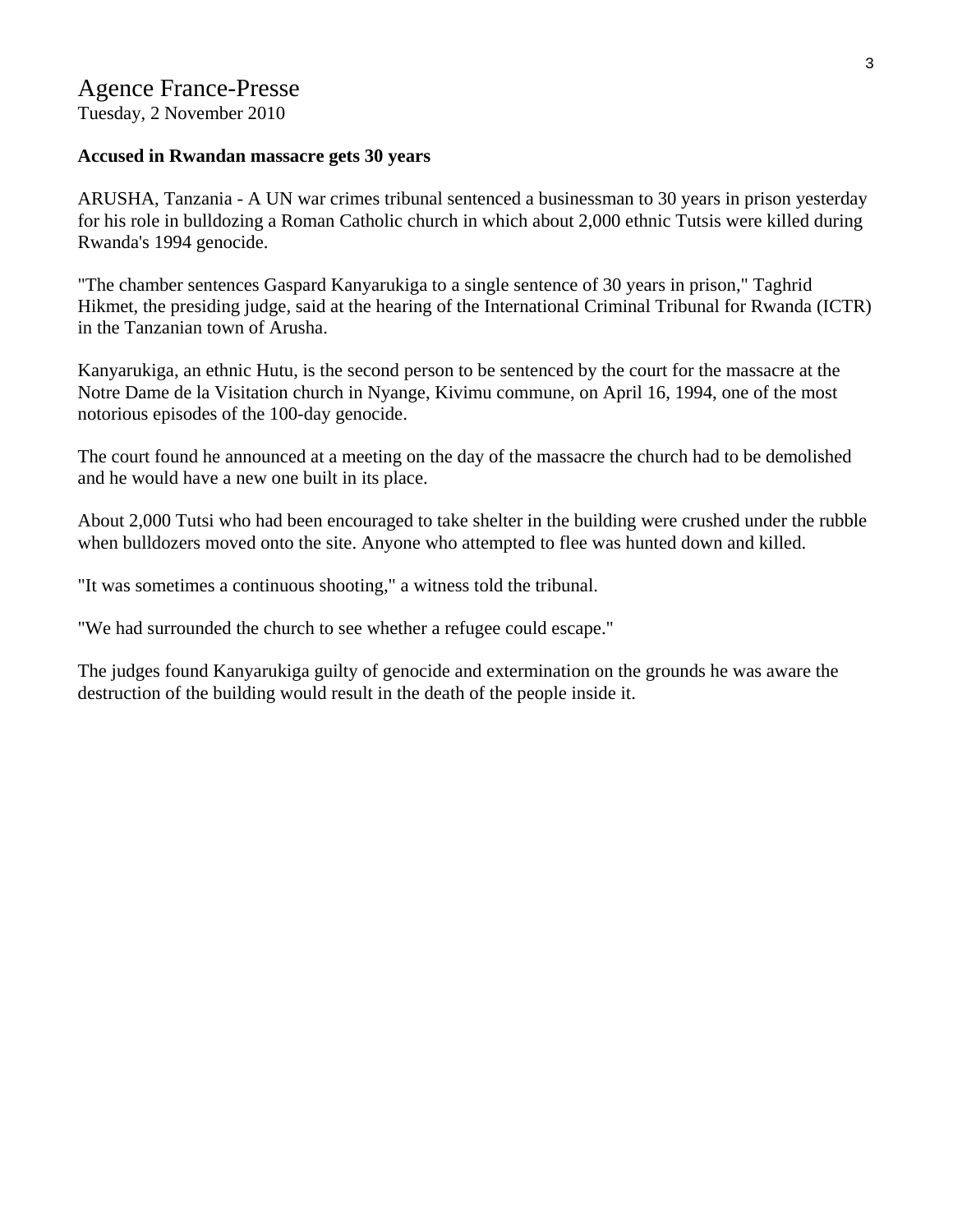Monday, 1 November 2010

### **Witness links Ndahimana in the attack of Tutsi refugees**

A prosecution witness claimed Monday that former mayor of Kivumu Commune in Kibuye prefecture (Western Rwanda), Grégoire Ndahimana, also participated in the attack and killing of Tutsis who had taken refuge inside the Nyange Church on April 16, 1994.

"Ndahimana opened fire through doors and windows of the church. (Fulgence) Kayishema came after him. Ndahimana fired towards women where they had sat inside the church. I saw him on my own eyes," the witness code named CBR to protect his identity told the International Criminal Tribunal for Rwanda (ICTR).

Kayishema was Judicial Police Inspector of the commune. Led by Trial Attorney Segun Jegede, the seventh prosecution witness testified that the shooting, which lasted for about 30 minutes, was witnessed by other officials of the commune. They included Vedaste Murangwabugabo, the assistant mayor and teacher Telesphore Ndungutse.

Also present at the church were prominent businessman, Gaspard Kanyarukiga and parish priest Athanase Seromba. Kanyarukiga was sentenced to 30 years imprisonment on Monday by a Trial Chamber for the role he played in the massacres at the church, while Seromba was jailed for life by the Appeals Chamber for similar involvement.

"It was sometimes a continuous shooting. We had surrounded the church to see whether a refugee could escape," the witness, who also participated in the attack, said without clarifying whether other communal officials also took part in the shooting.

The witness told the Tribunal further that after the seizure of the firing operation, communal officials led by Ndahimana went back to the office of the priest and Kanyarukiga spoke loudly saying, "This church should be demolished and will be rebuilt within three days." At the time Kanyarukiga was speaking, Ndahimana stood besides him.

After such statement, the witness said, Kayishema went out and directed bulldozers stationed outside the courtyard of the church to be brought in for the demolition exercise. The witness claimed that the operation took off at around 11.00 am and ended late afternoon. He claimed that several Tutsi refugees who had gathered inside were killed.

The witness went further saying that the decision to demolish the House of God followed a foiled attempt to blow up the church using fuel and dynamites explosives on April 15, 1994.

Hearing of case continues Tuesday. Ndahimana is charged with genocide or complicity in genocide, in the alternative and extermination as crime against humanity. Between April 6 and 20, 1994, it is alleged, he was responsible for killing or causing serious bodily or mental harm to Tutsis.

Ndahimana allegedly planned the massacres at Nyange Parish jointly with Father Seromba, Kanyarukiga and Kayishema, who is in the wanted list to be indicted at ICTR. In these massacres, more than 2.000 Tutsi refugees were killed.

Born in 1952, Ndahimana was arrested on August 10, 2009 at a refugee camp of Kachuga in North Kivu, Democratic Republic of Congo (DRC). He was transferred to the United Nations Detention Facility in Arusha on August 21, 2009.

He made his initial appearance on September 28, 2009 and pleaded not guilty to all the charges. His trial took off on September 6.

#### FK/ER/GF

© Hirondelle News Agency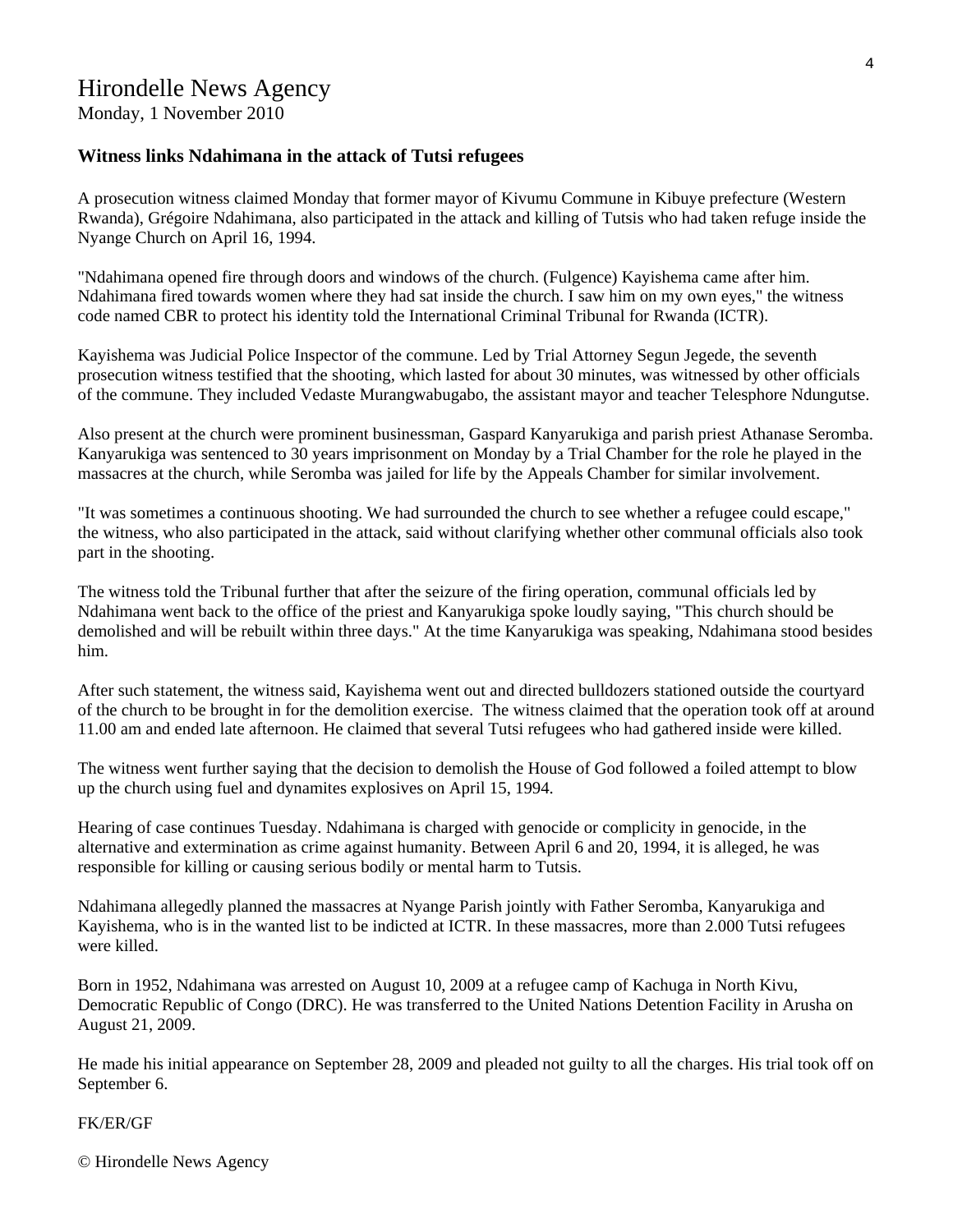# **Intermediary Reappears, Gives All Evidence In Closed Session**

By [Wairagala Wakabi](http://www.lubangatrial.org/contributors#11) 

An intermediary, whose testimony was interrupted last July by the stay of proceedings in war crimes trial of Thomas Lubanga at the International Criminal Court (ICC), today took the witness stand afresh. However, he gave all his evidence in closed session.

The witness, who goes by the code name 'intermediary 321', had testified for two days last July when prosecutors failed to disclose to Mr. Lubanga's defense the identity of another intermediary, prompting trial judges to suspend the trial. The defense had stated that it needed to know the identity of 'intermediary 143' before continuing the cross-examination of 'intermediary 321', who was one of the individuals that contacted Congolese children who testified against Mr. Lubanga.

At the start of today's proceedings, defense lawyer Jean-Marie Biju-Duval stated that it would be difficult for him to pose any questions to 'intermediary 321' in public session. While the defense attorney had stated that he would try and do some cross-examination of the witness in public session, by the end of the day's proceedings he had not done any questioning in open court.

Defense witnesses have in the past implicated 'intermediary 321' in impropriety, including coaching and bribing witnesses to allegedly give testimony to court that they had served as child soldiers in the militia, which ICC prosecutors allege Mr. Lubanga commanded during 2002 and 2003.

According to prosecutors, Mr. Lubanga recruited and conscripted children into the Union of Congolese Patriots (UPC) and its allied militia – the Patriotic Forces for the Liberation of Congo (FPLC) – and used them in active combat in inter-ethnic conflicts in the Democratic Republic of Congo (DRC). Mr Lubanga has denied the charges, arguing that he was not in charge of the military affairs of the group ICC prosecutors allege he commanded.

Judges have asked intermediaries and investigators from the Office of The Prosecutor (OTP) to testify, following persistent claims by defense witnesses that some of the officials who worked for the OTP played a role in corrupting evidence. Once the intermediaries and investigators complete testifying, Mr. Lubanga's defense plans to ask judges to dismiss the trial on the ground that there was abuse of process orchestrated by agents of the OTP.

According to Presiding Judge Adrian Fulford, 'intermediary 321' was supposed to have given evidence last week. However, due to miscommunication between the court's Victims and Witnesses Unit (VWU) and the prosecution office, the witness last week travelled to The Hague rather than to the location in the Congo from where he was supposed to give the remainder of his evidence via videolink. It was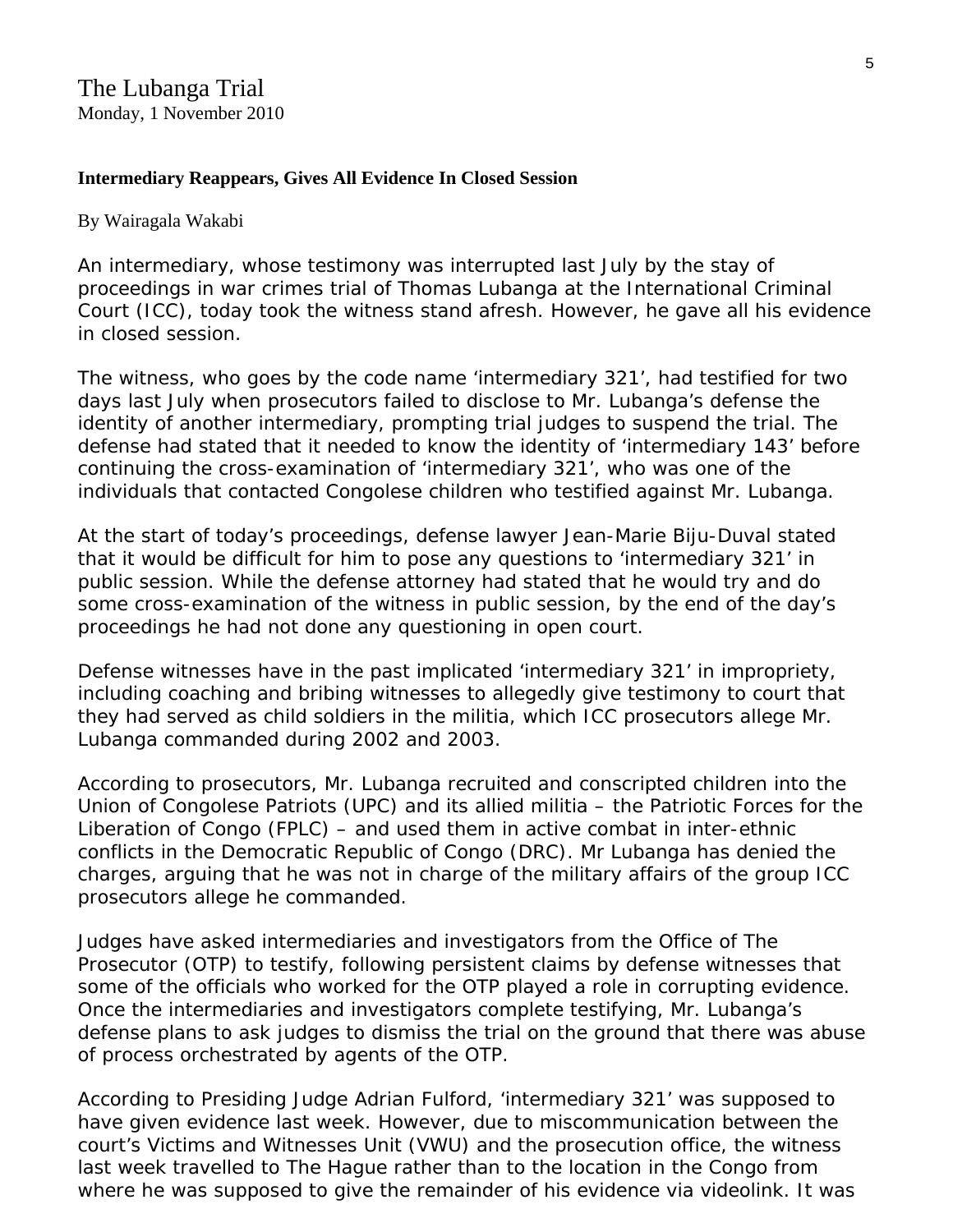not clear whether today's testimony by this witness was today given via videolink or in court.

Meanwhile, during today's few brief moments of open court, lead defense counsel Catherine Mabille told judges the prosecution had not replied to their request made eight days ago to provide additional information on 'intermediary 143'. According to her, this witness met other witnesses who came gave testimony during 2005 and 2007. "We need to have this information disclosed as soon as possible," she said.

When Judge Fulford asked prosecuting attorney Manoj Sachdeva about outstanding disclosures related to 'intermediary 143', he responded that "everything disclosable has been disclosed" as regards the questioning of 'intermediary 321'.

However, Mr. Biju-Duval insisted they were still waiting for all relevant information that dates back to before 2007.

He went on, "I am ready to start [intermediary] 321's examination, but I would like to inform the chamber that unfortunately, almost all of my examination will have to be done in private session." He explained that the witness would be questioned about several unprotected names "and it would be artificial for us to be giving pseudo names".

Court sat in closed session for the rest of the day, and it was not possible to know whether this witness had completed giving his testimony.

The trial continues tomorrow.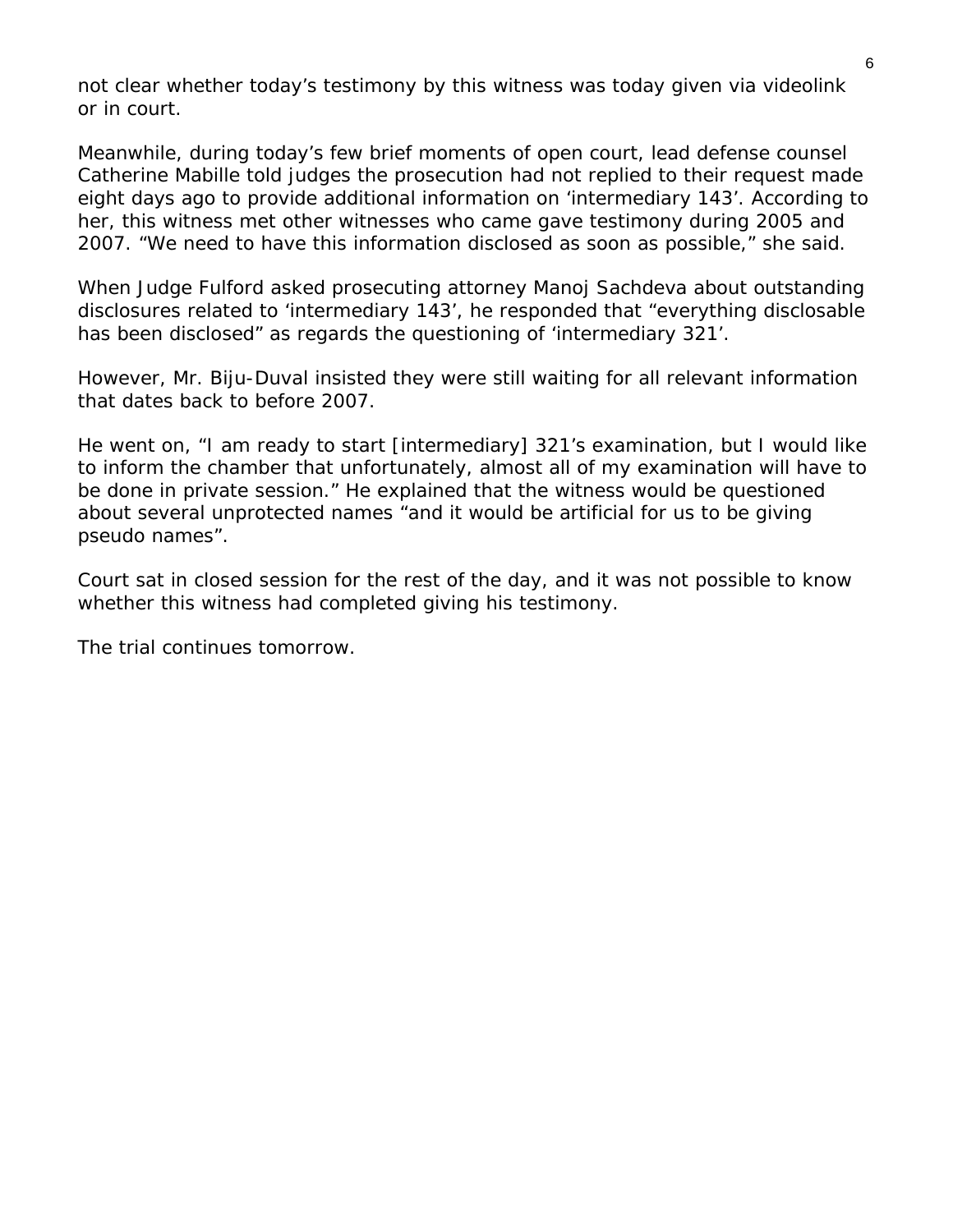# Sudan Tribune Tuesday, 2 November 2010

# **Kenya told ICC judges no visit expected by Sudan president**

The Kenyan government sent an official response to the judges of the International Criminal Court (ICC) last week, letting them know that the Sudanese president Omer Hassan Al-Bashir will not travel to Nairobi for the Inter-Governmental



Authority for Development (IGAD) summit, according to court documents.

*Kenya's Attorney General Amos Wako (The East African)* 

Bashir's expected attendance at the IGAD summit has generated controversy and subsequently forced the organizers to move it to Addis Ababa. It was later announced that the summit is to be postponed to a later date although there

was no official explanation for the delay.

The ICC has issued two warrants for Bashir, one dating from March 2009 on five counts of crimes against humanity and two counts of war crimes, and one issued in July 2010, on three counts of genocide.

Theoretically, Kenya as a full ICC member has a legal obligation to arrest Bashir should he set foot on its territory. However, last August it chose to invite the Sudanese president to attend the promulgation of the country's new constitution without apprehending him. The decision made Kenya come under intense criticism from Western countries and even caused rifts within its coalition government as prime minister Raila Odinga condemned the visit saying he was not made aware of it.

Following news of the scheduled visit, the ICC judges asked Kenya "to take any necessary measure to ensure" Bashir is arrested and turned over for trial or explain "any problem which would impede or prevent" his arrest.

The then Kenyan Foreign Minister Moses Wetangula had said it was logical for the meeting to take place at the African Union's (AU) headquarters in Addis Ababa and denied that the change of venues was because of ICC pressure.

"We are trying to see if we can have it in Addis, which is the seat of the AU (African Union), so that the twin bodies of IGAD and the AU itself can deal with the issues, in preparation for the January 9 referendum," Wetangula told Reuters by phone.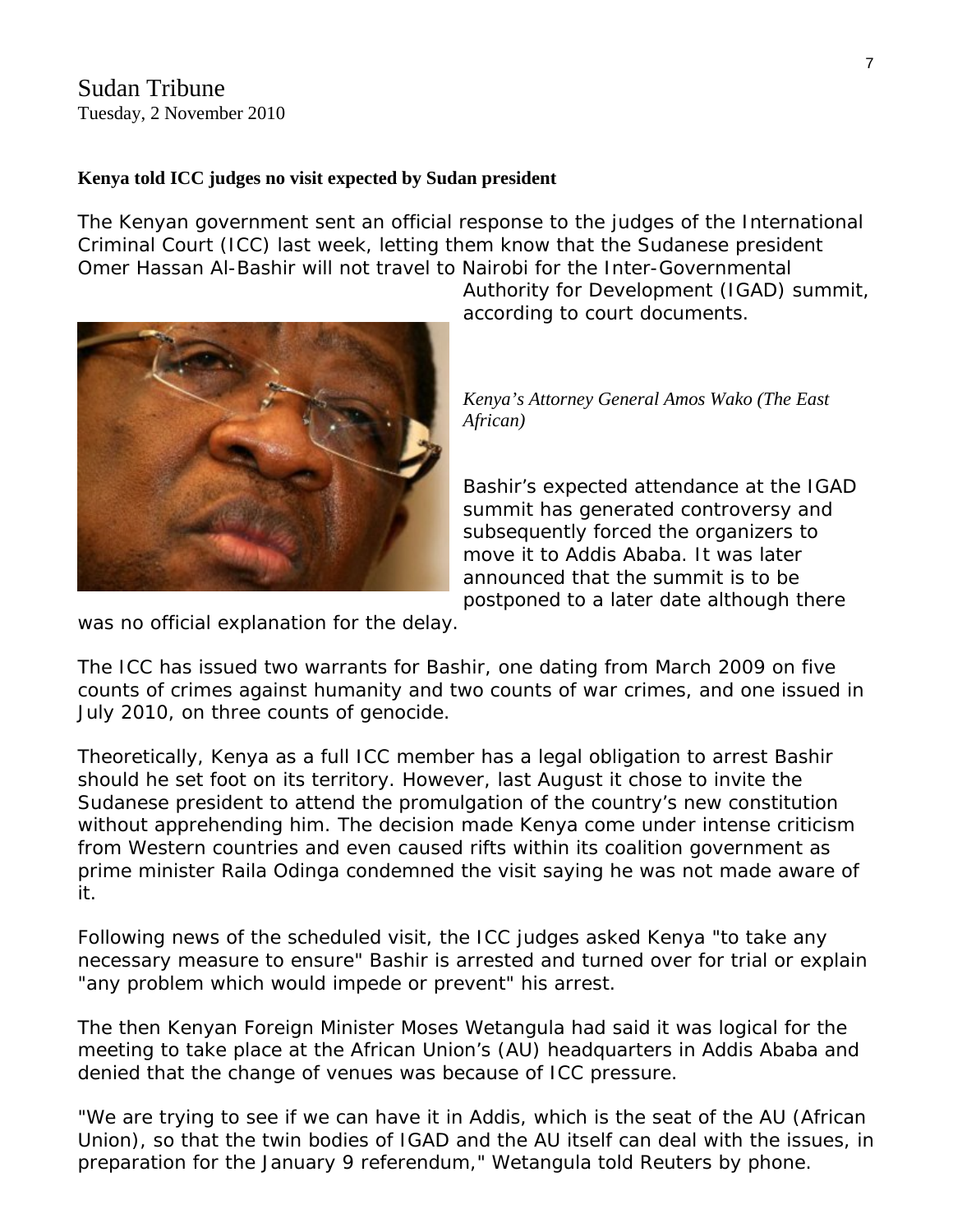"We have not and we will not divert any meetings out of Nairobi because of ICC. ICC does not have a hold on Kenya, we are a signatory to a treaty establishing it so we cannot live under fear over a treaty that we are just a party to," he said.

However, the Hague-based tribunal on Monday released two official responses from the Kenyan government to the judges' request. The first came via email from the from the Kenyan attorney general Amos Wako on October 28th stating that "[t]he IG AD Meeting will not be held in Kenya and therefore H. E. Mr. Omar Hassan Ahmad Al Bashir will not be in Kenya on 30th October 2010".

On October 29th at 3:30pm Hague time, the Kenyan Foreign ministry of foreign affairs sent another response by fax to the ICC registry which read that "the Government of Kenya is not aware of any impeding visit by Mr. Omar Hassan Al Bashir, President of the Republic of the Sudan to the Republic of Kenya".

Neither responses made any reference to Kenya's position on whether they are prepared to arrest Bashir should he visit.

Kenyan officials have argued that they are committed to an African Union (AU) decision stating that no country in the continent shall cooperate with ICC in apprehending Bashir. But several countries such as South Africa, Uganda and Botswana said they will not abide by these resolutions.

Last month, 23 pressure groups sent a letter to the Kenyan president Mwai Kibaki to protest Al-Bashir's invite, saying that his visit would be "an insult" to the victims of Darfur conflict and make "a mockery" of Kenya's commitment to the ICC.

"A return visit by Al-Bashir would make a mockery of Kenya's declared commitment to the International Criminal Court, and would be an insult to victims of atrocities in Darfur and globally" said Hassan Shire Sheikh of the East and Horn of Africa Human Rights Defenders Projects.

The letter stated that Kenya's domestic law, the International Crimes Act and the Kenyan Constitution all oblige the Kenyan government to adhere to its commitment to the ICC.

"For all of these reasons" says the letter "we urge the Kenyan government to clearly affirm its commitment to cooperate with the ICC, as states such as South Africa and Botswana have done, and clarify that President al-Bashir will be arrested should he enter Kenya."

The letter said that arresting Al-Bashir would be "an important way to show respect for victims in Darfur, along with Kenya's commitment to accountability for crimes committed during electoral violence in Kenya.

On October 17, the Legal Officer for the Kenya chapter of the International Commission of Jurists (ICJ), Stella Ndirangu, told Sudan Tribune that her group would seek court action to force the government to apprehend Al-Bashir should he attends the IGAD summit.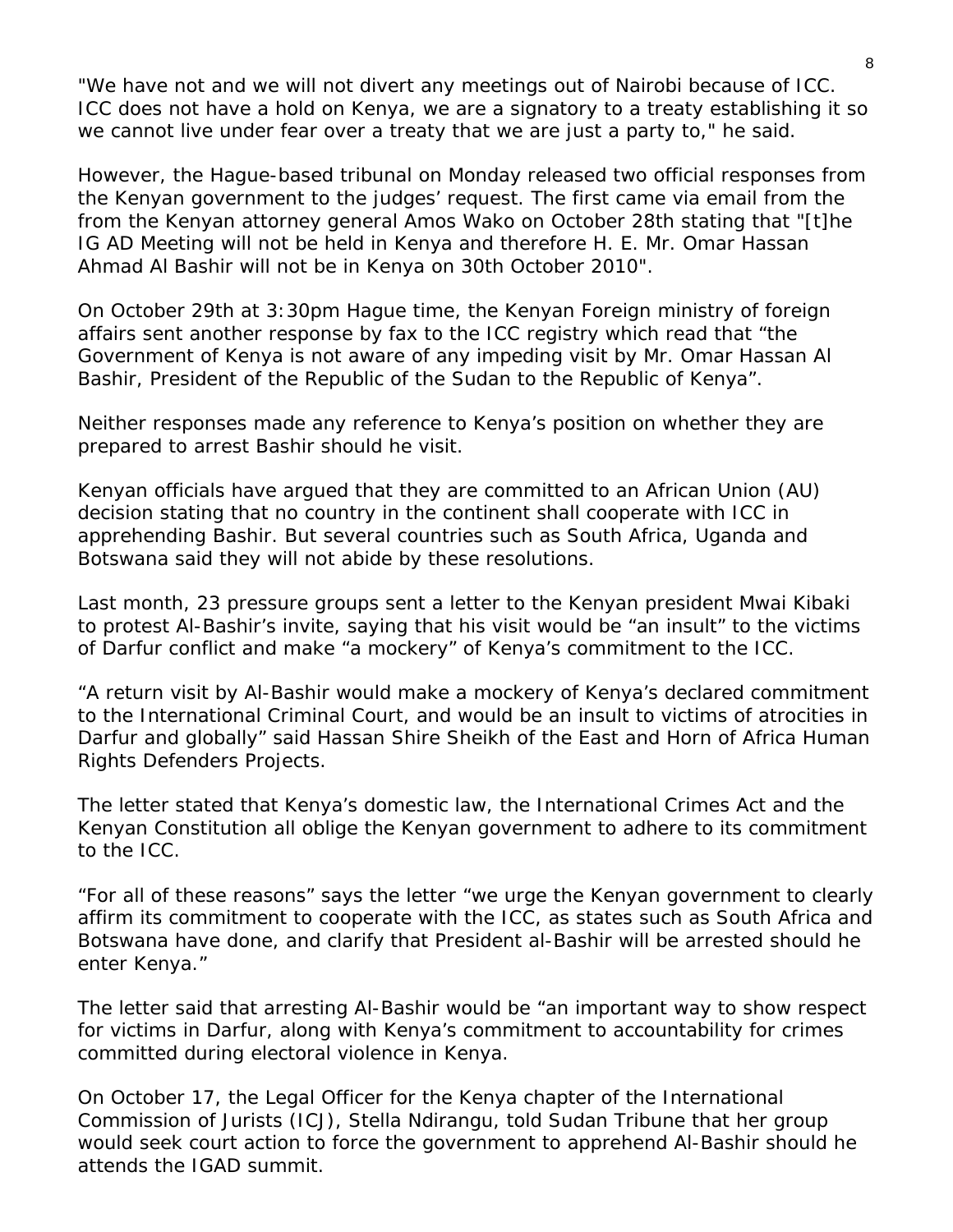# **The International Criminal Court and the "Black Hole"**

By Steve Clemens, Mennonista

Professor/Lawyer Peter Erlinder sat in front of us with his eyeglasses perched on his upper forehead very reminiscent of another lawyer of the recent past who also blazed a path for justice in defending the unpopular and marginalized: William Kunstler. While Kunstler actually defended the Chicago 8 after the Democratic National Convention in 1968, Erlinder was not part of the recent RNC 8 case protesting another American war of imperialism - but many of his friends and colleagues were. Instead, Erlinder was sitting in a jail cell in Rwanda as the result of his attempts to defend a candidate for President of that nation from charges of "genocide denial".

It's been only four months since his release for "health reasons" (and significant pressure from the U.S. State Department and the world community) and Erlinder's talk at the Mad Hatter's Coffeehouse on Tuesday evening was designed to give the 20 or so of us in attendance a broader context to understand what is happening in east-central Africa.

Before addressing the International Criminal Court (ICC), Professor Erlinder gave us a quick update on Rwanda. After his arrest and imprisonment and the attention of the world placed on this small African nation sandwiched between The Congo, Burundi, Tanzania, and Uganda, a Green Party candidate for President was beheaded, a prominent journalist was killed, and there was an assassination attempt on the life of a former Rwandan General who had fled to South Africa. On August 26th, a 600-page report from the United Nations Commission on Human Rights (aka The Mapping Report) very critical of the Kagame regime's actions in the DRC (Congo) was leaked. This was only weeks after Kagame's reelection with more than 90% of the vote - often a telltale sign of a rigged election.

With the release of the leaked UN report, Erlinder said, "the story is starting to unravel" - meaning that for the first time the world media is beginning to seriously reexamine the dominant story-line about the Rwandan genocide in the 1990s and the role Kagame and his Tutsi rebel army, the Rwandan Patriotic Front or RPF, may have played in it. The U.S. White House recently issued their first-ever critical statement about the Rwandan administration. Kagame just signed a military agreement with the Chinese. And Victoire Ingabire, Erlinder's former client and Presidential candidate, was rearrested - this time for "material support of terrorism" and jailed in the same cell where Erlinder had been held. She has just been denied bail and was shipped to one of Rwanda's notorious prisons.

With the recent FBI raids in Minneapolis, it seems like Rwanda is learning quickly to imitate its imperial masters with phony charges meant to intimidate others.

To understand the role and history of the International Criminal Court, Erlinder told us to look at the Nuremberg and Tokyo Tribunals after World War II if we really want to explore how the ICC reinforces American foreign policy. Both of these post-war Tribunals were designed to condemn the vanquished; they weren't designed to be even-handed in looking at war crimes, they were legitimated by military victory and provided only "victor's justice".

When the United Nations Charter was established, there was no vehicle within it to hold individuals accountable for war crimes or egregious human rights violations, just those of nation-states through the vehicle of the World Court. Erlinder claimed that it was Stalin rather than Churchill or FDR/Truman who pushed for trials of Germans and Japanese in order to delegitimize the vanquished. With the Security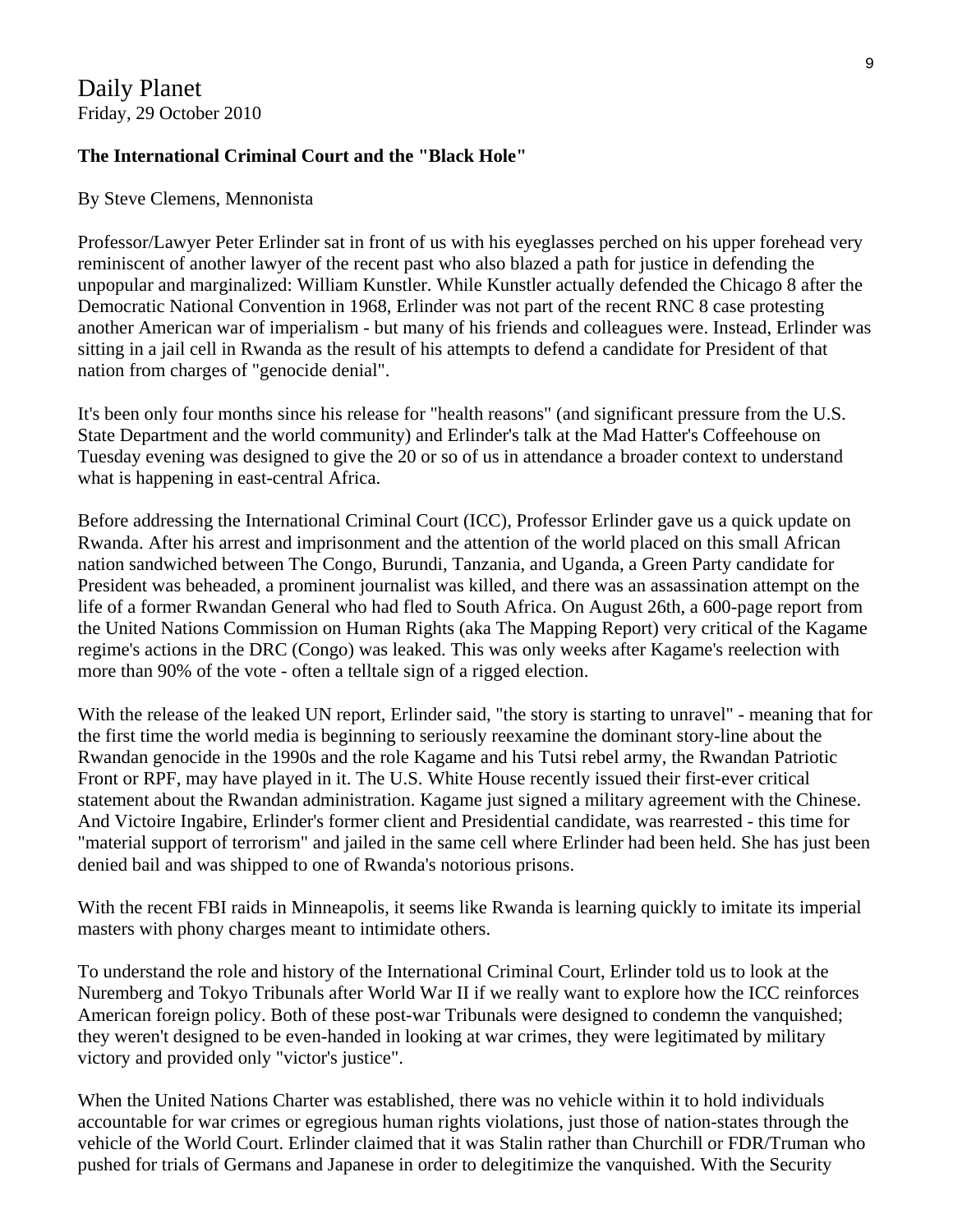Council's veto power held by the five "permanent members", the US and the UK held the Soviets at bay - and visa-versa - for much of the next 40 years.

After the collapse of the Soviet Union at the end of the 1980s, the US and UK had much freer rein because the Soviets were too weak and China was just becoming an economic and military power. Within this vacuum, the US and UK initiated an International Criminal Tribunal for Yugoslavia (ICTY) in 1993 and a similar tribunal for Rwanda (ICTR) in 1994. They were justified under Chapter 7 of the UN Charter that allows for peacekeeping forces but Erlinder contended that the US/UK wanted to have "peacemaking" powers as well - thus the Tribunals. However, these tribunals were designed on the adversarial system and clearly limited in scope of which crimes to prosecute - only those by "them", NOT by NATO or other allies of the US like Kagame.

By the end of the 1990s, the UN sought to establish a more permanent vehicle to prosecute individuals and the Treaty of Rome in 2000 established the International Criminal Court. However, once again with the initiation of the US/UK domination, the ICC severely restricted who could initiate cases: only nationstate signatories or the UN Security Council, NOT non-governmental organizations (NGOs) like Human Rights Watch or Amnesty International. Erlinder claims it was set up to prosecute rebel groups but not state forces.

Although President Clinton signed the Treaty before leaving office, he did not submit it for ratification with the US Senate. After George W. Bush succeeded him, he "unsigned" the Treaty to prevent any Americans from being prosecuted by a world body. Even though the US cannot bring cases before the ICC as a non-signatory, as a powerful permanent member of the Security Council, it carries the ability to initiate cases against those with whom we wish to oppose. So, through the Security Council, the US can refer cases to the ICC without risking any prosecution themselves!

Erlinder described the power of the US in the world community by using the language initiated by physicist Stephen Hawking: a "black hole" which sucks everything within its gravitational pull into its orbit, eventually absorbing it with its power. Like the black cylinder at the Science Museum where kids roll a coin around and around until it is "swallowed up" at the center, The US uses its role as "the world's only superpower" to dominate anything within its ever-expanding sphere. Everyone is aware of its power and influence even as the empire is collapsing. Still it sucks everything into its gravitational pull. What a great metaphor!

A perfect example of this occurred when Carla Del Ponte, the Chief Prosecutor for ICTY and later ICTR chose to broaden her investigation of war crimes and crimes against humanity to include the actions of Kagame and his rebel forces. She developed evidence that Kagame should be indicted for his role in the assassinations of Rwanda's and Burundi's Presidents in April of 1994 which triggered much of the genocide which followed but was summarily dismissed from her position soon after she visited Washington, DC and was told to drop the investigation. She said she "worked for the UN, not the US" but soon found out otherwise when she refused to stop her investigation, mistakenly thinking that the Tribunal was after the "truth" rather than just to persecute political enemies. Erlinder pointed out that "everyone" connected with the Tribunals or the ICC know what happened to Del Ponte - and why - and thus won't try to challenge the limits the US tries to place against prosecution of those who do our bidding. In fact, the prosecutor who replaced her in 2003 has only prosecuted members of the defeated group of Hutus.

We know about Carla Del Ponte because her memoir, Madame Prosecutor, was published in February 2009. However, she has since been appointed as the Swiss Ambassador to Argentina and her government has ordered her not to talk about what she wrote in her book.

To date, every defendant charged by the ICC is African - and all of them find themselves on the "other side" from US interests. After the US pressured the ICC (through the Security Council) to indict the leader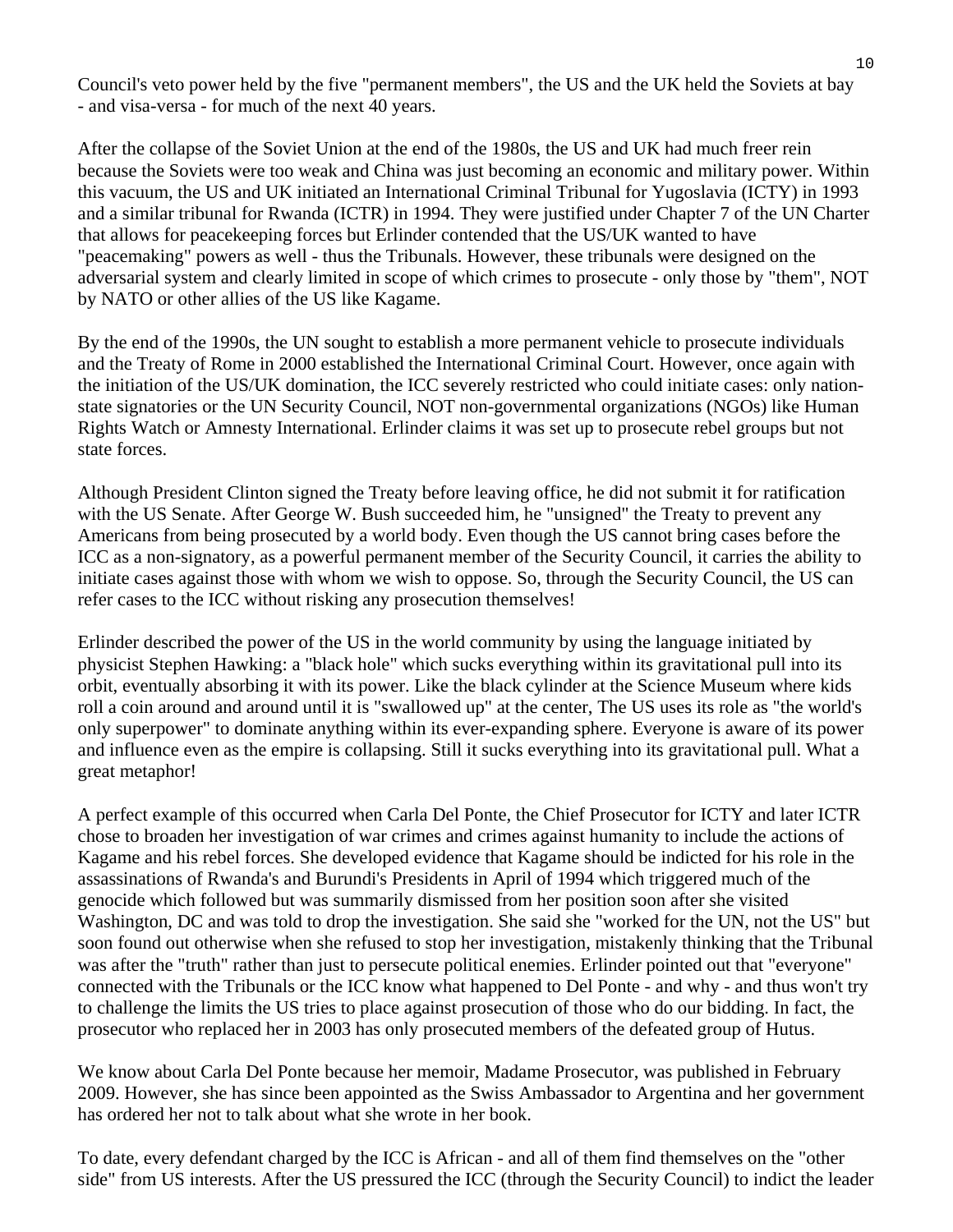of Sudan (another country that refused to sign or ratify the Treaty), all the African presidents unanimously voted not to cooperate with the ICC.

The struggle to restrain power through law can be traced back to the Magna Carta forced on King John by those he was oppressing. This process has had fits and starts. In war, Erlinder observed, there are always cases of crimes on both sides. When a Tribunal or Court only looks to one side of the ledger, one can't get justice. There is an imbalance built into the ICC that gives more power to nation-state actors than others.

While leaving much of the detailed story of Rwanda's genocide for another talk to be given two nights later at William Mitchell Law School where he is a Professor, Erlinder did observe that most Americans know about Rwanda through the camera lens of the movie "Hotel Rwanda". (Erlinder is friends with Paul Rusesabagina, the real-life hero of the movie that features actor Don Cheadle in that role and he is a member of the nonprofit board Rusesabagina established.) As "good a story" as the movie is, the law professor said, " 'Hotel Rwanda' is as accurate about the Rwandan civil war as 'Gone With the Wind' is about the US Civil War." If you only see the latter movie, you come to think "the damn Yankees" and General Sherman are the real villains and slavery wasn't all that bad.

Erlinder concluded with the observation: if you ultimate goal is to learn the truth of what happened and to work to heal the nation, going the route of a Tribunal will not get you there. Tribunals are just good for condemnation and retribution. Instead, take the path modeled by South Africa - a Truth and Reconciliation Commission. But there is a trade-off - it will often mean that the perpetrator will not be punished (even though he/she will probably be shamed). But, Erlinder continued, "righteous indignation" will almost never get the whole story right. Erlinder didn't say it but the thought came to my mind: in order for that to work, one also needs a Mandela-type to order it and a Bishop Tutu-type of leader to run it. Now that they are both retired, the world could use a few more like them.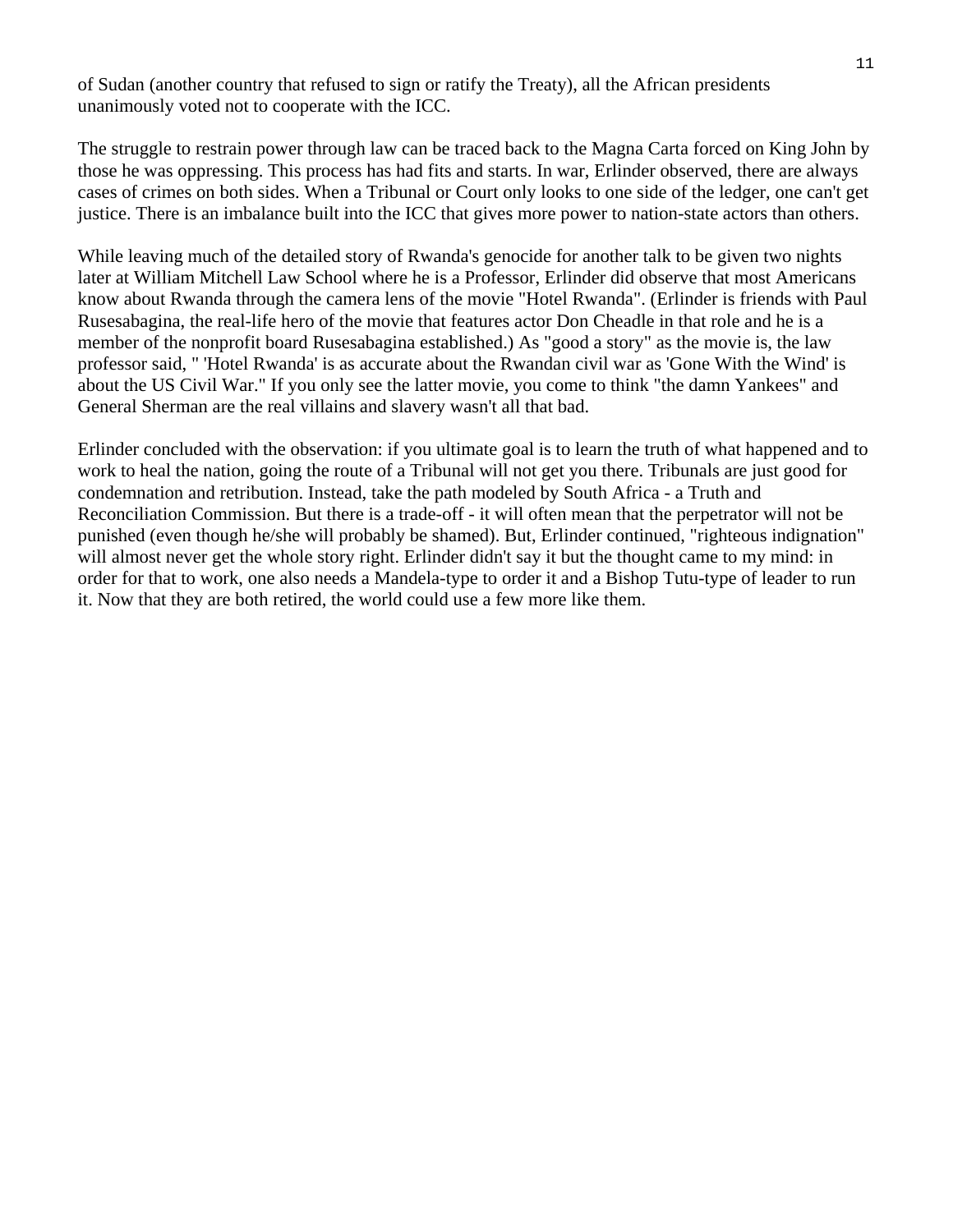The Standard Tuesday, 2 November 2010

# **ICC questions for security chiefs ready**

# By Cyrus Ombati

Security chiefs who served during the post election violence period will on Tuesday know the kind of questions International Criminal Court intends to ask them if and when they start to give their evidence.

ICC lawyers and detectives were expected in the country on Tuesday in readiness for a meeting with Lady Justice Kalpana Rawal, PPOs and PCs lawyers and Chief Public Prosecutor Keriako Tobiko.

It is at the meeting that it will be decided when the interrogation of the security chiefs begins, probably after seven days, Justice Rawal said.



*Lady Justice Kalpana Rawal (pictured) said a meeting that was planned for last Friday failed take off after the ICC officials failed to turn up.*

A similar meeting that was planned last Friday failed to take off after the ICC officials failed to turn up.

This was after it emerged that the detectives who planned to interrogate security chiefs felt intimidated and instead flew to The Hague to seek assistance of lawyers to lead them in the process.

On Tuesday, Tobiko told *The Standard* that the planned meeting is still on and there was no hitch to warrant its postponement.

The ICC officials are expected to hand over the sets of questions to Justice Rawal, who will, in turn serve them to the security chiefs

Lady Rawal, who will preside over the process, said last week she will not let the PPOs and PCs be victimised as they testify on what transpired in the period.

Some of the security chiefs have been expressing fears they may give convicting evidence and sought protection.

Justice Rawal said the proceedings will be held in camera but she will occasionally allow the public in if and when she will feel it fit.

Lawyers Jack Muriuki, Ken Ogeto and Evans Monari for the PPOs and PCs said they will be present on Tuesday.

The ICC investigators want to meet PCs and PPOs of Nyanza, Nairobi, Central, Coastal and Rift Valley Provinces who were in office between December 2007 till March 2008.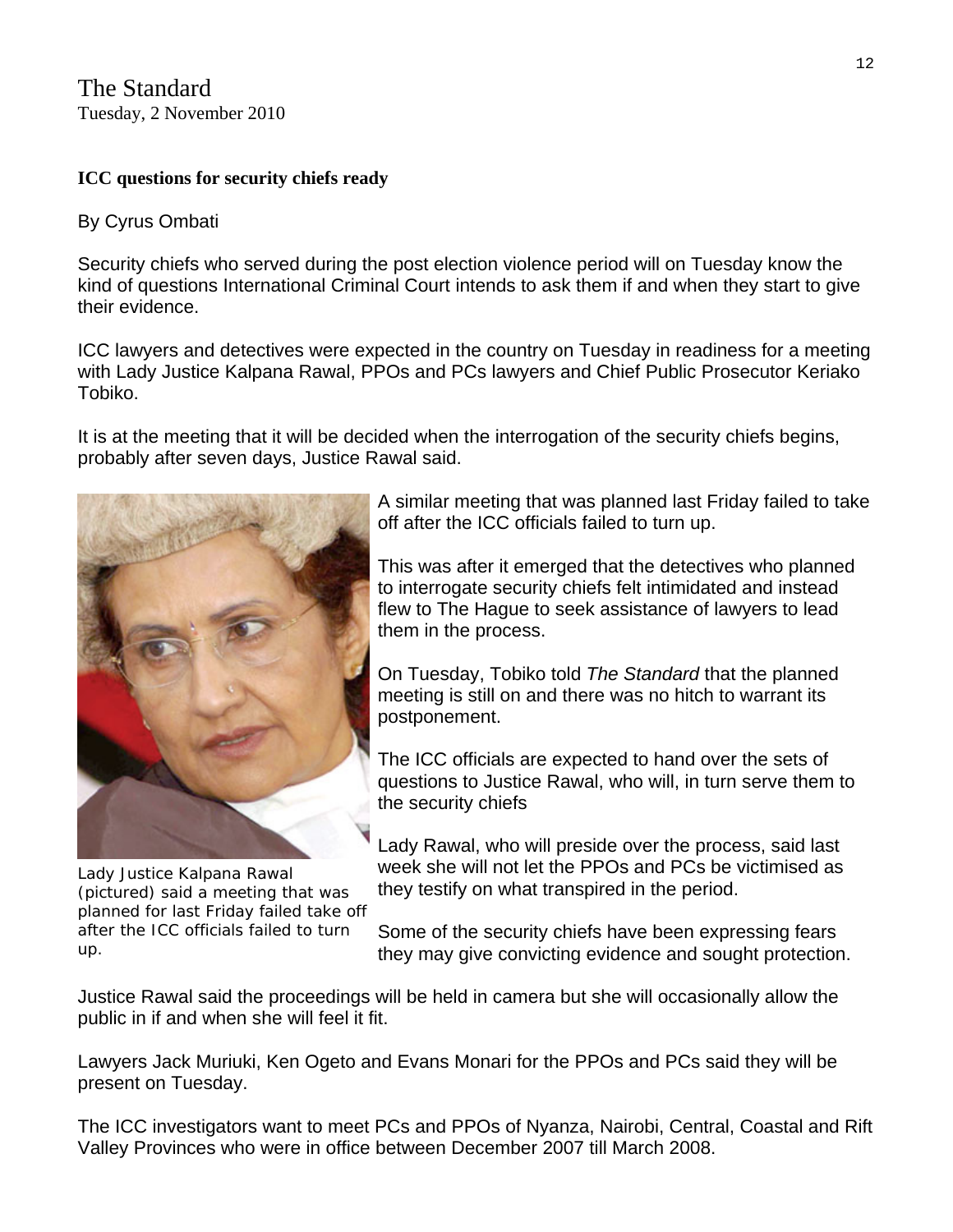ICC is investigating Crimes Against Humanity in the country, which were committed in the post election violence period and as stipulated under the Rome Statute.

The ICC detectives are trying to tie loose ends on its upcoming cases against those deemed to hold higher responsibility for the post poll killings before they again appear before Pre-Trial Chamber II to seek for indictment letters.

Lady Justice Rawal was appointed to preside over the statement-taking process between the ICC detectives and the security chiefs.

This was after the security chiefs declined an earlier request to be grilled by the court without the presence of a judge and later demanded the publication of rules and regulations under which Lady Justice Rawal will take statements.

The rules, which have been gazetted, say the proceedings shall be recorded by video and stenography.

A witness may decline to answer a question if the answer may incriminate him or compromise national security.

A witness may at any stage indicate he is unable to answer a question sufficiently and the court may make such order as it deems just and fair.

A special registry under the exclusive control of Justice Rawal will be established at a secure location.

The judge will also have powers to summon witnesses.

And where the request relates to production of any document, the court will issue summons to the person in possession of the document or who has authority over the document.

The summons will be served personally on the intended witnesses and there will be a period of 15 days between the date of service and appearance.

All records and documents relating to any proceedings before the ICC shall be confidential and kept under seal, unless the judge for good cause orders otherwise.

Justice Rawal shall cause an inventory to be taken of all records and documents that shall not have been sent to the Attorney general which shall be sealed and handed over to the Minister.

If there are any request for obtaining evidence by the Judge the AG shall forward the same together with particulars of the intended witnesses or documents to the CJ who shall then transmit the request to the judge.